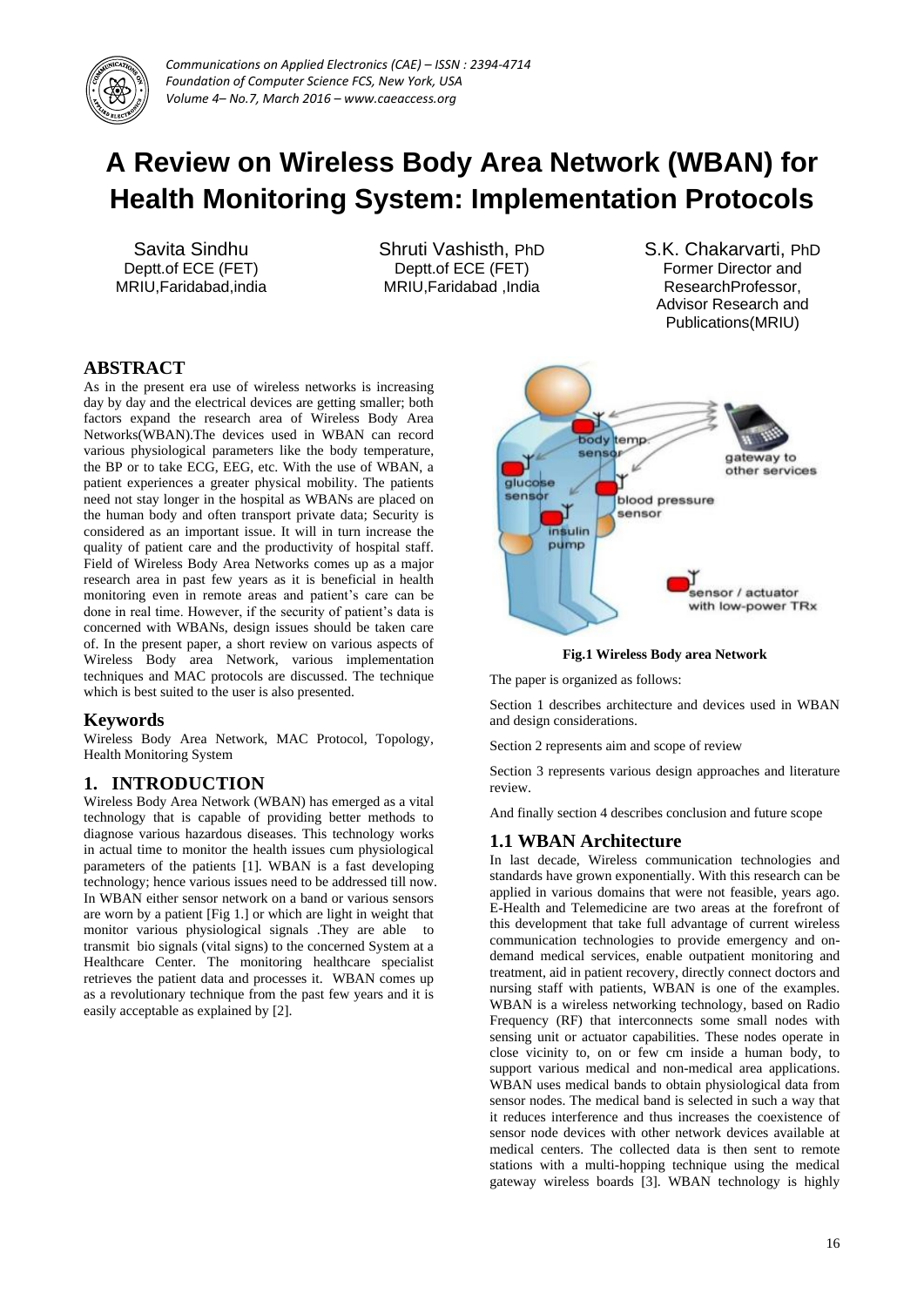

appreciated in the field of medical science and human healthcare [4-7] Also; a significant contribution has been delivered to the field of biomedical and other scientific areas [8]. Moreover, its applications are widespread in non-medical areas like consumer electronics and personal entertainment [9].

Previous work done by [10] discusses a low-cost WBAN using off-the-shelf hardware and successfully tested in real time where data were successfully taken and shown on a website. The BAN collected the pulse rate, the temperature and the location of the patients. The captured data was made available through a graphing application programming interface, where data can be continuously monitored on a website. Currently, the BAN is powered using a 9V battery.

## **1.2 Devices used in WBAN**

There are various devices in WBAN architecture. These are discussed by [11].

- 1. *Sensor nodes*: These form the base of any WBAN.As on this basic stage, there are various sensors to monitor the physiological parameters i.e. BP, ECG, Pulse Rate, EEG, etc. These sensors nodes work in close vicinity to, on or in the body; picks up the bio signal and gives to further unit for processing. The sensors can be either mono or multifunctional. Nodes can be Implant node, Body surface nodes, and External node.
- 2. *Base Station*: It is a local processing unit that forwards the data, processes and analyzes it and gives output/feedback to the patients. Preferably various research organization and companies make their base station so that patient can take that transmitter to its home and he is not bound to stay in the hospital.
- 3. *Central Server*: In this unit database is maintained and further sent to a specialist for consultancy or proper medical guidance.

#### **1.3 Design Considerations cum requirements for WBAN**

- [12] have discussed certain design considerations:
	- 1. To make wireless devices non-invasive and unobtrusive, the sensors used in it should be small and light in weight.
	- 2. The sensors used in WBAN should be reliable as patient's sensitive information is collected by them
	- 3. The system should be robust.
	- 4. No overhead so that latency is reduced.
	- 5. Energy efficiency of WBAN should be high with minimal power dissipation
	- 6. There is a direct relationship between frequency and tissue warming. The higher the frequency of the EM signal, the higher is its absorption by the tissue and more the tissue warming. Hence, it is desirable to use lower frequencies for communications. However, the lower the frequency, the larger the antenna dimensions have to be. Therefore, there is a trade-off between antenna dimensions and tissue warming

# **2. AIM AND SCOPE OF REVIEW**

The prime aim of this review is to provide readers an idea that MAC protocols can be used for transmission of signals. Choice of the right MAC protocol is an important aspect as in WBAN signal ranges are short and for proper patient monitoring fading and latency is unacceptable. In this review, some of the MAC protocols, current topologies and work done so far are discussed.

# **3. RELATED WORKS**

## **3.1 MAC protocols for WBAN**

[13] Have discussed the protocols. MAC protocols used by [7] in WBAN stressed that they must be accurate with low power consumption and latency. The main objective of an MAC protocol lies in the real-time patient monitoring system.It must be good energy efficient and allows collision-free transfer [14-15]. MAC protocols can be categorized as: scheduled and random access protocols. The scheduled access protocols offer high quality of service (QoS) by accepting packet delay and packet loss whereas random access protocols are dynamic in nature that allocates the resources to the communication nodes only when a node has a message to transmit the data [2]. At varying traffic load, this gives better efficiency. TMAC, SMAC, ZigBee MAC, and Baseline MAC are some of the common protocols.

#### *3.1.1 Scheduled TDMA MAC Protocol*:

In this protocol transmission channel contention is absent as it offers deterministic delay and there is no packet loss.

#### *3.1.2 Random Access MAC Protocol (RA-MAC):*

It is also known as ON demand access protocol and is suitable for short range communications for specially designed sensor networks. Many RA-MAC protocols offer sensor applications but a sensor network design with CSMA/CA protocol is the best suited for short-range communication networks [16-17]

## *3.1.3. Polling MAC Protocol*:

This protocol has master-slave architecture. It is based on scheduled transmission technique. In this type of network, the central controller is provided to avoid any contention probability [18].

#### *3.1.4. TMAC*:

It is a duty-cycling protocol. Here the node is open for a limited time whch is called active time. Duty cycle varies with a traffic load of the network. Higher the traffic load higher will be the duty cycle and vice versa.

#### *3.1.5 SMAC*:

This protocol is somewhat like TMAC, but the only difference is that it has fixed duty cycle. For varying data rates in WBAN, this protocol gives better efficiency.

#### *3.1.6 ZigBee MAC*:

This protocol uses two different techniques- CSMA/CA or TDMA. If one uses CSMA/CA scheme with this protocol, it gives average output but with TDMA scheme power consumption reduces to the maximum extent. If the system is properly designed using CSMA/CA , WBAN is scalable as it offers lower delay with high Quality of service [12][19].TDMA based system has been described by [20] As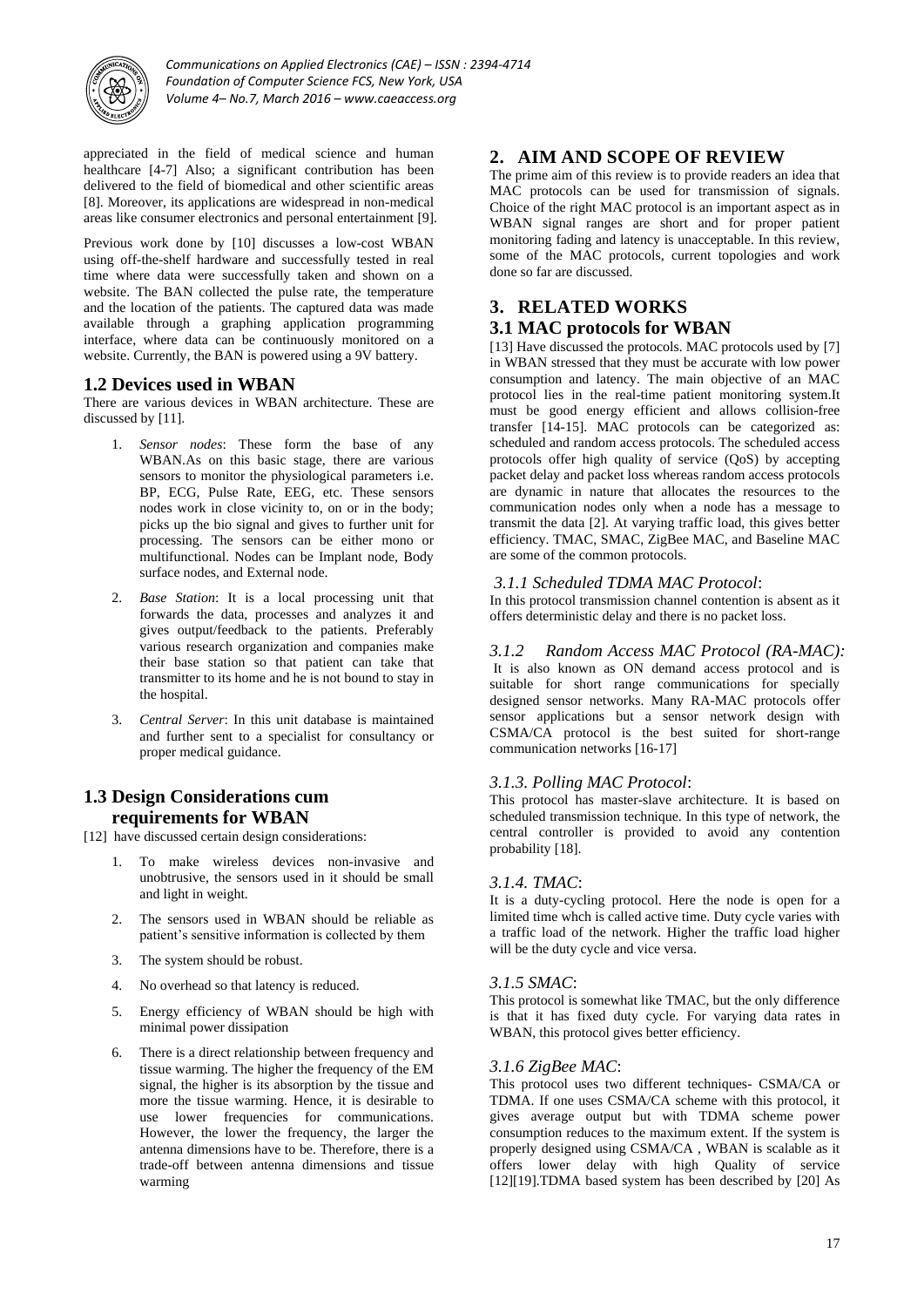

*Communications on Applied Electronics (CAE) – ISSN : 2394-4714 Foundation of Computer Science FCS, New York, USA Volume 4– No.7, March 2016 – www.caeaccess.org*

traffic load decreases, the data loss will be less and TDMA scheme gives better performance.

#### *3.1.7 Baseline MAC:*

This MAC protocol uses CSMA/CA scheme. Energy consumption is not average, but throughput is average.

#### 3.1.8*. QS-PS MAC*:

It is energy efficient protocol. Compared to other protocols it gives high efficiency and reduces delay in both emergent and normal packets [21].

# **3.2 Literature Review**

As in WBAN sensors are placed in/on the body, the battery size is small. Battery life is proportional to battery size. In WBAN data is processed in power efficient manner. Power efficiency is the key feature while designing WBAN besides the use of high layered energy-efficient MAC protocols. One such protocol is proposed by [22] in which multi-hop architecture has been discussed. As the data handled by WBAN is of low power, he suggested a gossiping strategy based on TDMA based MAC protocol for data transmission between sensor and the gateway. Results show that power consumed is low in comparison to TDMA based Star network.

Another energy efficient model was proposed by [23] which are known as a wireless device driver for low duty peripherals. This device controls all the devices connected to it to make the system reliable. The device driver is not always connected with the peripherals and user can depart/rejoin it according to the requirement. These techniques save the latency time by making use of either Bluetooth or Zigbee.[33]

Collision, overhead, packet overhead, etc. are the main reasons for energy wastage in the design of MAC protocol in WBAN [24-25].In these two protocols proposed were CSMA/CA and TDMA. For research and implementation purpose, they used IEEE standard 802.15.4 (Bluetooth and Zigbee) as communication protocols. The Zigbee has low data rate and low bandwidth as compared to the Bluetooth. Zigbee is used with star topology whereas Bluetooth is widely used with master –slave configuration.

For super frame-structured WBAN MAC protocols [26] suggested user defined and easily understandable handling scheme for crisis times. Instead of Contention-Free Period (CFP), they proposed Mixed Period. Next, they also discussed another scheme for data transmission that is known as Extended Period (EP), which provides guaranteed time slot (GTS) to that slots that are not assigned time because of massive traffic and crisis. This scheme can be implemented to a general super frame-structured MAC protocol named ex. IEEE 802.15.4 and its next version. That also helps in random Contention-Free Period allotments.

According to design choices [27] gave a practical solution to the implementation problems. In the application model, sensors decode the data and send output periodically. Accordingly a sensor may be added and removed in the network at any unit time. By making use of the offset-free scheduling model in which the processes are processed periodically, and schedule length is equal to the hyper period of the process. Because of limitation in resources, it may not be practically possible for a sensor node to keep a long global schedule covering the hyper-period.

[28] Proposed a novel MAC protocol for BAN that uses an out-of-band wakeup radio. This special wake-up radio circuit attached with each node is used for triggering a node to wake up from a sleep state. The implementation cost for the same device is very low, and design is very simple. It can save power, but it has a limitation of range up to 10-15 feet only.

By the use of new technology, Cooperative Network Coding (CNC), [29] have given a WBAN, which is highly reliable and provides increased throughput and removes single points of failure. CNC in WBAN gives a wonderful idea to mitigate the loss of packets; latency is reduced as data is sent again and again. It removes any point loss, and increases the percentage of successful recovery of the meaningful data at the receiver end in real time applications. Now a day's CNC is not only used in its original configuration (one-to-one) but also multiple-input-multiple-output (MIMO) systems.

#### **3.3 Current Topology Used in WBAN**

According to task group 6 of IEEE standard 802.15 in WBAN, either Star or multi-Hop technology is used with the node in the center of the star being placed on a location like a waist as described by [19][30-31] Two feasible ways of data transmission in the one-hop star topology is transmitted from the device to the coordinator and vice-versa [32].

The star topology communication involves two methodsbeacon mode and non-beacon mode. In the beacon mode, the coordinator of the network, which is the center node of the star topology, controls the data communication and also to define the start and the end of a super frame that periodically transmits beacons so as to enable the control of network association and device synchronization. Based on the WBAN's standard and the user, the duty cycle of the system (which is the length of the beacon period), can be specified.

In the non-beacon mode, there is no need for a coordinator to receive the data. A node in the network is capable of sending data to the coordinator and can use Carrier Sense Multiple Access with Collision Avoidance (CSMA/CA) when required.

## **4. CONCLUSION AND FUTURE SCOPE**

In this paper, various aspects of WBAN and its implementation techniques have been discussed. Before implementing WBAN, some considerations should be taken care of as suggested in the paper. Based upon the literature survey, it is concluded that amongst various MAC protocols, CSMA/CA is the better technique if there data is high. In case of time consideration, TDMA proves better one but scalability is one of the issues.So, if one has to work with heavy traffic and data security CSMA/CA is the best where a collision is first detected and then avoided which in turn maintains the data with fewer chances of loss. Either CSMA/CA or TDMA can be used according to user's need. In future, a new MAC protocol using CSMA/CA scheme is proposed to mitigate the fading in the captured signal so that patient can see the actual data and doctor is also able to prescribe the right treatment.

# **5. REFERENCES**

[1] Dheeraj Rathee & Savita & S. K. Chakarvarti &V. R. Singh "Recent trends in Wireless Body Area Network (WBAN) research and cognition based adaptive WBAN architecture for healthcare" Health Technol. (2014) 4:239–244 DOI 10.1007/s12553-014-0083-x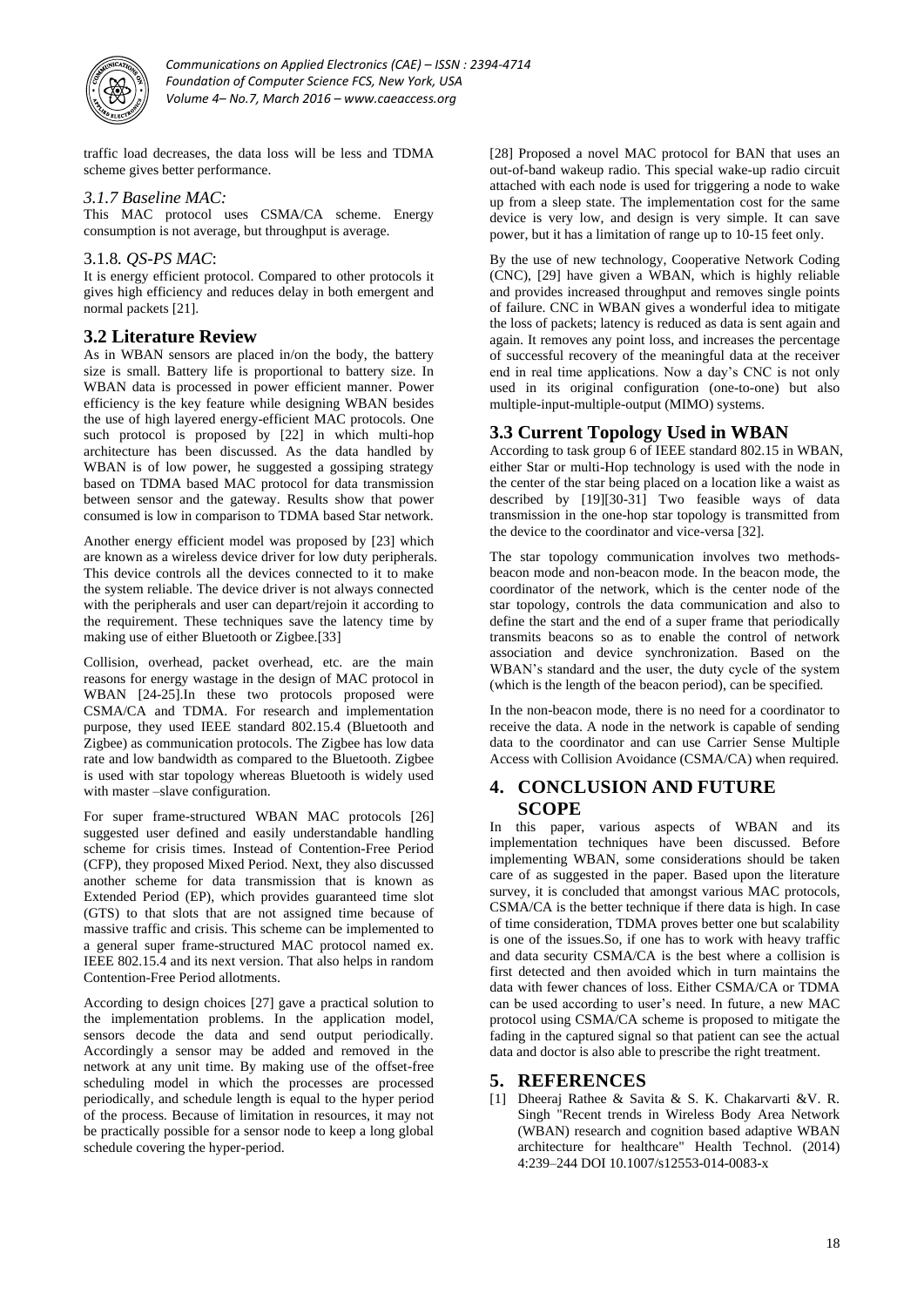

- [2] Reva Kachroo, DR. Rohit Bajaj," A Novel Technique for Optimized Routing in Wireless Body Area Network using Genetic Algorithm " Journal of Network Communications and Emerging Technologies (JNCET) Volume 2, Issue 2, June (2015)
- [3] Hafez Fouad, Hesham Farouk,"Design and Implementation of Wireless Sensors Network and Cloud Based Telemedicine System for Rural Clinics and Health Centers ", International Journal of Scientific & Engineering Research, Volume 6, Issue 2, February-2015
- [4] JY Khan, Yuce MR. Wireless Body Area Network(WBAN) for medical applications. New Dev Biomed Eng. 2010;no. 1:591–628
- [5] Milenkovi A" Wireless sensors networks for personal health monitoring. Issues and an Implementation." Computer Communication. 2006;29: 2521–33.
- [6] Otto CA, Jovanov E, Milenkovic A. A WBAN-based System for health monitoring at home In  $3<sup>rd</sup>$  IEEE/EMBS international summer school and symposium on medical devices and biosensors. 2006. pp. 20–3
- [7] Patel S. Monitoring motor fluctuations in patients with Parkinson's disease using wearable sensors. IEEETrans Inf Technol Biomed. 2009; 13 no. 6; 864–73
- [8] Malik B, Singh VR. "A survey of research in WBAN for biomedical and scientific applications." in Heal Technol. 2013; 3(3):227–35.
- [9] Barakah DM." A survey of challenges and applications of Wireless Body Area Network (WBAN) and role of a virtual doctor server in existing architecture." Third International Conference on Intelligent Systems Modelling and Simulation. 2012.
- [10] Aime V. Mbakop, Ashenafi Lambebo , Lalindra Jayatilleke and Sasan Haghan" Implementation of a Wireless Body Area Network for Healthcare Monitoring http://www.asee.org/documents/sections/middleatlantic/fall-2013/5-Haghani-ASEE-Paper-2013.pdf
- [11] Chen Chen, Alois Knoll, H.-Erich Wichmann, Alexander Horsch" A Review of Three-Layer Wireless Body Sensor Network Systems in Healthcare for Continuous Monitoring" Journal of Modern Internet of Things, MIOT Vol. 2, Iss. 3 Aug. 2013 PP. 24-34
- [12] Shubhangi sonone et al, "Improved New AODV (INAODV) Routing Protocol for Collision Free Wireless Sensor Body Area Network for Health Monitoring "(IJCSIT) International Journal of Computer Science and Information Technologies, Vol. 5 (1), 2014, 165-170
- [13] Aashima Arya , Naveen Bilandi, " A Review: Wireless Body Area Networks for Health Care" International Journal of Innovative Research in Computer and Communication Engineering , Vol. 2, Issue 4, April 2014 pp 3800-3806
- [14] S. J. Marinkovi´c, E. M. Popovici, C. Spagnol, S. Faul, and W.P. Marnane, "Energy-efficient low duty cycle MAC protocol for wireless body area networks," *IEEE Transactions on Information Technology in Biomedicine*, vol. 13, no. 6, pp. 915–925, 2009.
- [15] B. Antonescu and S. Basagni, "Wireless body area networks:challenges, trends and emerging technologies," in *Proceedings of the 8th International Conference on Body Area Networks*, pp. 1–7, Boston, Mass, USA, September 2013.
- [16] Karl, H., Willig, A., Protocols and Architectures for Wireless Sensor Networks. John Wiley & Sons, Ltd, 2005. ISBN: 978-0- 470-09510-2.
- [17] Demirkol, I., Ersoy, C., and Boazici, F. A., MAC protocols for Wireless Sensor Networks: A survey. IEEE Commun. Mag. 44 (4):115–121, 2006.
- [18] K Jamil Yusuf Khan & Mehmet R. Yuce & Garrick Bulger & Benjamin Harding," Wireless Body Area Network (WBAN) Design Techniques and Performance Evaluation",J Med Syst (2012) 36:1441–1457 DOI 10.1007/s10916-010-9605-x
- [19] Samaneh Movassaghi, Mehran Abolhasan, Justin Lipman, David Smith, and Abbas Jamalipour, "Wireless Body Area Networks: A Survey", IEEE COMMUNICATIONS SURVEYS & TUTORIALS, VOL. 16, NO. 3, THIRD QUARTER 2014
- [20] Su, H., and Zhang, X., Battery-Dynamics Driven TDMA MAC protocols for wireless body-area monitoring networks in healthcare applications. IEEE J. Sel. Areas Commun. 27(4):424–434, 2009.
- [21] Liu Jing, Li Ming, Yuan Bin, Liu Wenlong "Novel Energy Efficient MAC Protocol for Wireless Body Area Network", Volume:12 Issue:2 February 2015 ,pp11-20
- [22] M. Nabi, "A Robust Protocol Stack for Multi-hop Wireless Body Area Networks with Transmit Power Adaptation," in 5th Annual International ICST Conference on Body Area Networks, Corfu Island,Greece, 2010.
- [23] L. Yan, "Energy Comparison and Optimization of Wireless Body-Area Network Technologies," in the Proceedings of the ICST 2nd International Conference on Body Area Networks (BodyNets '07), Florence, Italy,2007, pp. 1-8.
- [24] S. Ullah, "A Study of MAC Protocols for WBANs," Sensors vol. 10, pp. 128-145, 2009International Journal of Ad hoc, Sensor & Ubiquitous Computing (IJASUC) Vol.3, No.3, June 2012
- [25] Wei Ye; Heidemann, J.; Estrin, D., "An Energy-Efficient MAC protocol for Wireless Sensor Networks," in INFOCOM 2002. Twenty-First Annual Joint Conferences of the IEEE Computer and Communications Societies. Proceedings, IEEE, Volume: 3, Pages: 1567 - 1576 ,2002
- [26] BeomSeok Kim, Jinsung Cho, Jongbum Ryou and Ben Lee,"An Emergency Handling Scheme for Superframestructured MAC protocols in WBAN" 5<sup>th</sup> International Conference on Ubiquitous Information Management and Communication (ICUIMC2011), February 21–23, Jan. 2011
- [27] Xiuming Zhu, Song Han, Pei-Chi Huang, Aloysius K. Mok and Deji Chen, "MBStar " A Real-time Communication Protocol for Wireless Body Area